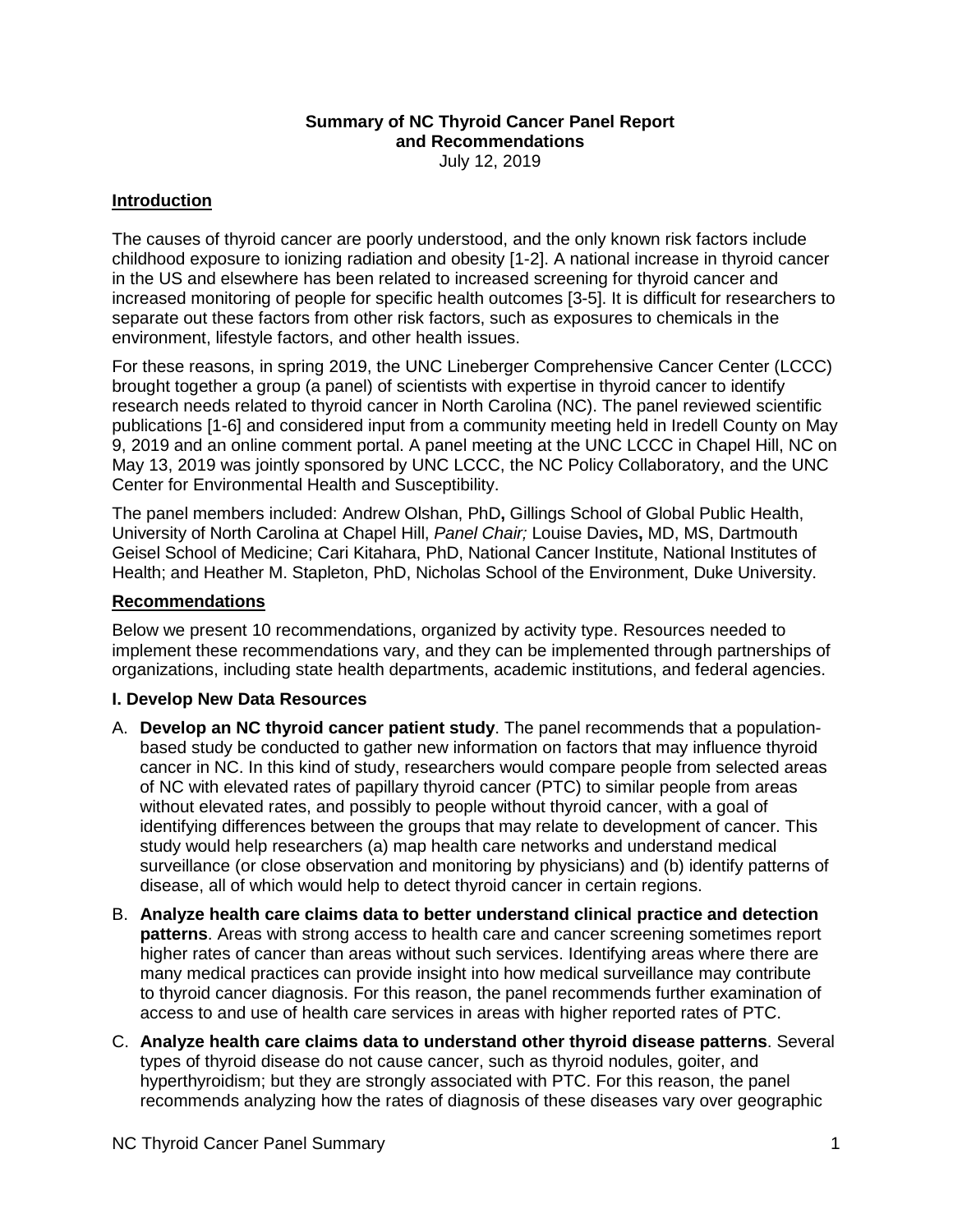areas that overlap or are associated with areas of elevated PTC. This analysis may help assess potential shared risk factors, such as environmental or medical detection factors.

D. **Apply existing data from epidemiologic cohort studies to understand the NC situation.** Research on potential risk factors for thyroid cancer is being conducted by experts around the world using cohort studies, which are studies where individual-level exposure data are collected from people without thyroid cancer and they are then followed over time to see whether they develop the disease. Some ongoing cohort studies include cancer-free individuals and thyroid cancer survivors residing in NC. The panel recommends that these cohorts be considered in testing hypotheses generated from investigations in NC. The panel also encourages examination of exposures of interest using data from cohort studies that include NC participants. The panel prioritizes well-designed investigations in NC but believes that available data from other studies can help confirm research findings.

## **II. Expand Current Projects and Analyses**

- A. **Investigate potential associations between exposure to coal ash, coal burning emissions, and papillary thyroid cancer**. Given the concerns in NC communities about the potential health effects of exposure to coal ash, the panel recommends investigating associations between exposure to coal ash and PTC. This investigation could be implemented using a case-control study design in which researchers would consider differences in exposure to metals or radionuclides (chemicals that release radiation as they decay) associated with coal ash. Such studies should consider the most likely ways that people are exposed to harmful chemicals associated with coal ash: breathing them in or drinking contaminated water.
- B. **Conduct geospatial analysis of thyroid cancer in states neighboring NC**. Analyzing the ways that disease occurs over geographic regions, or geospatial analysis, can be useful in understanding the causes of cancer. However, such analysis can be challenging, because population size can change within a short time period as people move around. Researchers at Duke University used a computer model to predict the likelihood of finding PTC across NC, and they identified areas where people were more likely to have PTC, including Iredell, Rowan, New Hanover, and Brunswick Counties. However, in some cases, the regions of NC with higher likelihood of PTC changed over time, suggesting that some of the risk factors changed over time as well; and some high-risk areas bordered the state line. To better understand what may be occurring along state borders, the panel recommends that a similar geospatial analysis be conducted using state cancer registry data for Virginia, Tennessee, and South Carolina. This analysis would help develop research hypotheses that could be investigated in the future to identify risk factors for PTC.
- C. **Conduct comparative analysis of other cancers in Iredell county and other NC counties with elevated rates of thyroid cancer**. To determine whether there are other cancers with elevated rates in the same areas where elevated thyroid cancer rates have been reported, the panel recommends that additional analysis of rates and trends be conducted. Analyzing rates of other cancers that are screening-related, such as prostate and breast cancer, will provide information about whether residents have access to health care and how often they interact with the health care system. The panel also recommends that analyses be conducted to examine major cancer risk factors (such as obesity and smoking) by NC county.
- **III. Apply New Methods and Enhance Infrastructure and Collaboration**
- **A. Host a workshop to consult with local and national experts on cancer rates and geospatial analysis methods.** The panel recommends bringing together experts from NC